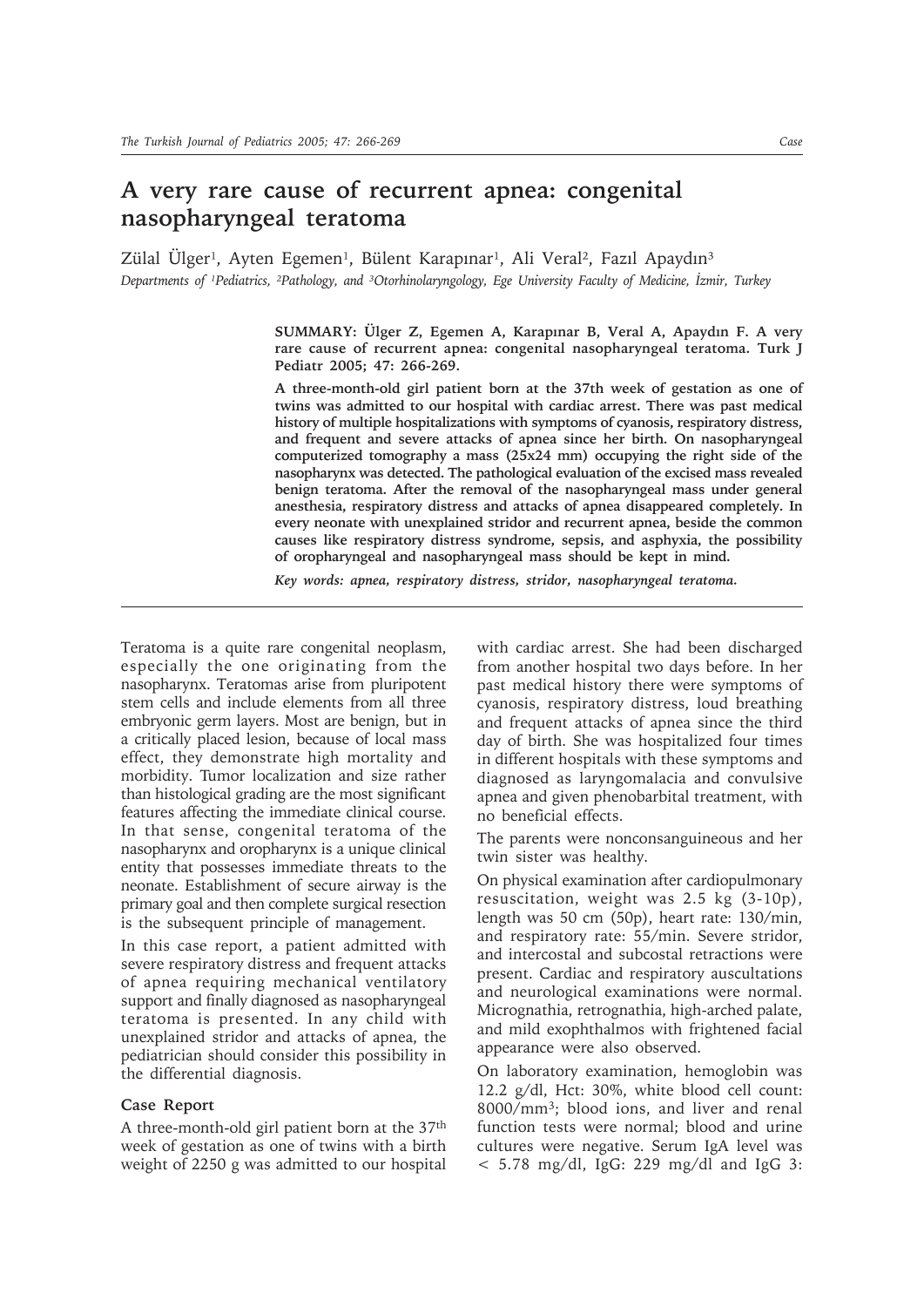0.07 mg/dl, and all these immunological values were less than normal according to sex and age. However, lymphocyte panel was normal. These immunoglobulin levels will be repeated at six months of age to differentiate transient hypoglobulinemia of infancy and IgG subgroup-IgA deficiency. Karyogram was normal.

On follow-up, frequent attacks of apnea were observed and she was intubated and ventilated with mechanical ventilator due to hypoxia and respiratory acidosis. She was fed with nasogastric tube and extubated four days later, but unfortunately attacks of apnea repeated. To exclude central apnea, cranial magnetic resonance imaging (MRI) and electroencephalography (EEG) were done, but all these were normal. Central apnea was excluded and phenobarbital treatment was stopped. Tracheoesophageal fistula and laryngomalacia were absent on rigid bronchoscope and barium graph of esophagus.

Gastroesophageal reflux was detected on gastrointestinal scintigraphy and even though treatment of ranitidine, domperidone and antireflux formula had been started, respiratory distress and apnea did not regress.

Due to signs of upper airway obstruction like inspiratory stridor and loud snoring, consultation was sought from the Ear, Nose and Throat Division. But repeated fiberoptic



**Fig. 1.** Nasopharyngeal computerized tomography demonstrating a mass (25x24 mm) with necrotic tissue occupying the right side of the nasopharynx and oropharynx.

nasopharygoscopic examinations could not reveal the underlying pathology. Thus, nasopharyngeal computerized tomography (CT) was done, which revealed a mass (25x24 mm) with necrotic tissue occupying the right side of the nasopharynx and oropharynx (Fig. 1). The patient was operated under general anesthesia. The upper part of the tumor was dissected from the nasopharynx using the 2.7 mm 30° telescope and small endoscopic instruments through the nose. The patient was then placed into the Trendelenburg position. The mouth was opened using Davis-Boyle retractor. When the soft palate was retracted, the remainder of the tumor could be removed totally through the mouth. Histopathological examination revealed a benign teratoma (Figs. 2 and 3). After extraction of this mass, the respiratory distress, stridor



**Fig. 2.** Histopathological evaluation of extracted mass demonstrating epithelial component forming clefts and papillary structures and neuroglial components (\*) (H&E X 40).



**Fig. 3.** Glial fibrillary acidic protein (GFAP) positivity in neuroglial tissue (\*) (Anti-GFAP X 40).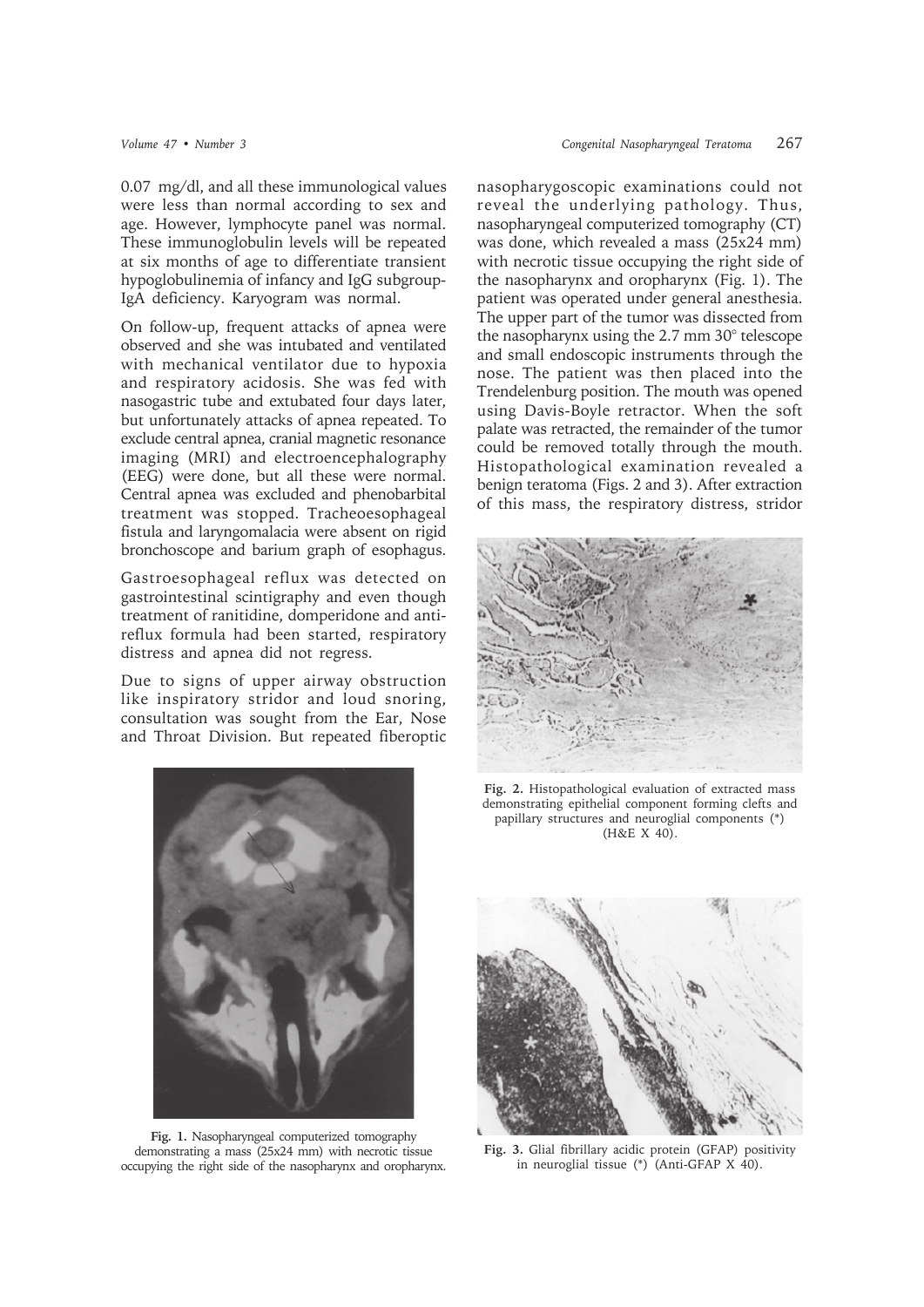and attacks of apnea abruptly regressed. The frightened facial expression of the patient was totally changed; retrognathia and exophthalmos were reduced. The postoperative follow-up was done by fiberoptic nasopharygoscopy and direct palpation of the nasopharynx including the operative field. The patient's development was normal during the two-year follow-up period.

## **Discussion**

Apnea is the absence of respiratory gas flow for a period of 20 seconds, with or without a decrease in heart rate. Apnea is due to many primary diseases that affect neonates: central nervous system disorders (intraventricular hemorrhage, seizures, hypoxic injury), respiratory diseases (hyaline membrane disease, pneumonia, obstructive airway lesions, pneumothorax), infectious diseases (sepsis, meningitis), gastrointestinal disorders (gastroesophageal reflux, intestinal perforation), metabolic disorders (hypoglycemia, hypocalcemia, hyperammonemia, hypothermia), cardiovascular diseases (heart failure, hypotension, hypertension, vagal tone) and immaturity of the respiratory center. Apnea may be obstructive, central or mixed. Approximately 50-60% of preterm infants have evidence of apnea. The most common pattern of apnea among preterm neonates has a mixed etiology.

In this case report, we presented a preterm infant admitted with apnea and severe respiratory distress. An obstructive airway lesion, nasopharyngeal teratoma, was found to be the cause of the recurrent apnea.

In our case, the detection of the tumor could not be done during flexible nasopharygoscopy since the dynamic movements of the lateral pharyngeal bands and the adenoid tissue itself were disguising the pathology. After the nasopharyngeal CT evaluation, the mass was detected by careful inspection and could be extirpated under general anesthesia. No recurrence was seen during the two-year follow-up.

Neoplasms of the nasopharynx are rare in children, but they are life-threatening when they do occur1,2. The nasopharynx tends to harbor dysontogenetic neoplasm. After classification into benign and malignant groups, nasopharyngeal neoplasm in children can be further characterized according to the age of the patients at which clinical manifestations usually appear3. Dermoids and teratomas are the most frequently encountered

neoplasms of the nasopharynx in infants and may produce airway obstruction and dysphagia. Among the benign tumors of the nasopharynx in children, the juvenile angiofibroma deserves the most attention.

Teratomas are very rarely seen congenital neoplasms, especially the one originating from the nasopharynx  $(1/40,000)^4$ . They are composed of three germinal layers of the embryo that form tissues foreign to the part. The most common site of origin is in the sacrococcygeal region. According to most studies, teratomas of the head and neck account for only 2-9% of all cases<sup>5</sup>.

The teratoma is a well recognized and generally benign clinical and histopathological entity. Four histological types of nasopharyngeal teratoma exist: dermoid, teratoid, true teratoma, and epignathi. Of these, dermoid teratomas comprise the vast majority; true teratomas occur considerably less frequently. The etiology of these lesions is unknown. They probably arise from uncontrolled growth of a pluripotent cell originating in the region of the embryonic notochord.

Nasopharyngeal teratoma is a very unique condition that possesses immediate threats to the neonate. Description of these lesions in medical literature is uncommon. In the majority of these reports, the tumors are associated with stillbirth, perinatal death or significant morbidity after attempted resection. They usually present at or soon after birth with signs of upper aerodigestive tract obstruction. Although prenatally diagnosed cases are present, the reports of nasopharyngeal teratoma diagnosed as late as 10 years of age are also present. Coppit et al.<sup>6</sup> reported that prenatal diagnosis has made little impact on the overall diagnosis and treatment of these lesions.

The patients with nasopharyngeal teratomas have a higher incidence of maternal polyhydramnios, preterm birth, need for emergent airway management, and associated congenital abnormalities7. Some of the teratomas extend into the intracranial cavity during development. There was no intracranial extension of the teratoma in this case report.

Congenital teratomas of the neck and nasopharynx are unusual tumors that seldom metastasize. Due to their rarity, reviews often have relied upon complications of isolated case reports. Byard et